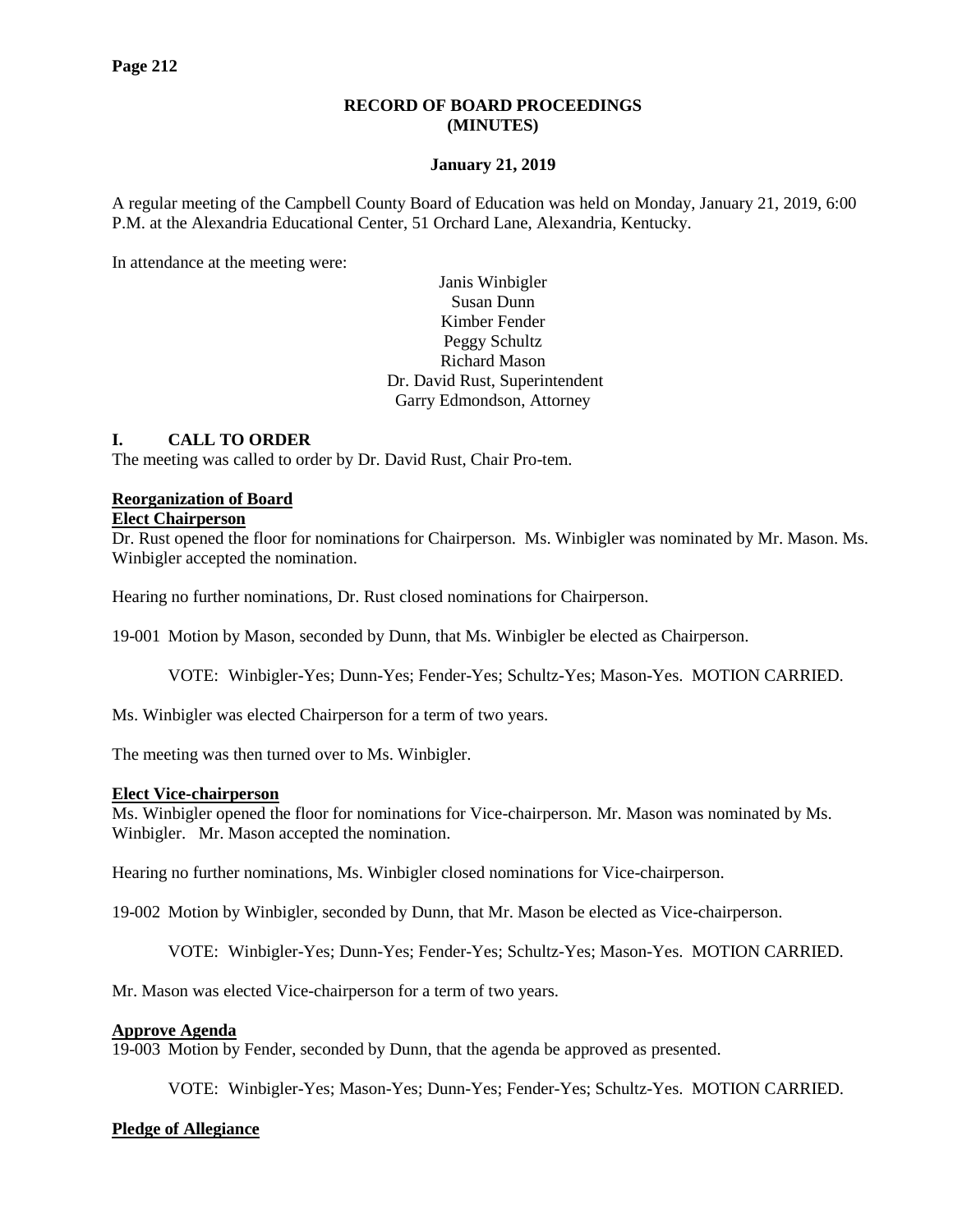### **Mission Statement**

# **Department Report**

Technology Department *Christi Cox, Chief Information Officer*

## **School Presentation**

Campbell County Middle School *Matt Moore, Principal*

### **Board Appreciation/Our Stars**

Our current board members are among the 850-plus school board members in the state's 173 local school districts who will be singled out for their service in doing a job that has become increasingly complex.

Academic standards. Achievement gaps. College and career readiness. School safety. Athletics and extracurriculars. Policies of all kinds. Plus, the budgeting that undergirds it all are just some of the areas our local school board members must understand because of their responsibilities.

In addition, members of the Campbell County Board of Education must keep up with changes in education laws and regulations and devote time to their own annual professional development and training.

Tonight, we ask that all community members take the time this month to thank the board members elected to represent them. They are true partners with administrators, teachers and staff in doing Whatever It Takes to ensure all CCS students are prepared for college, career and life.

To our board members we give you are deepest appreciation. Thank you on behalf of the students, staff and community of Campbell County Schools.

### *Congratulations to all selected for All-State Bands*

Congratulations to the following members of the CCHS Bands who were selected by audition to the Kentucky Music Educators Association ALL-STATE BANDS! This is one of the most prestigious honors high school instrumentalists can achieve in the commonwealth of Kentucky! They will perform at the 2019 KMEA convention in Louisville, KY in February.

Bradley Pangburn - All State Symphonic Band, trumpet. Corbin Watson - All State Concert Band, trombone. Robert Bay- All State Concert Band, French horn. Chase Green- All State Concert Band, percussion. Keith Pangburn- All State Jazz Ensemble I, piano.

#### *Congratulations New National Board Certified Teachers*

Recently, Campbell County School District received notification that two elementary teachers, Mrs. Rachael Wachter and Mr. Trevor Collinsworth, achieved the status of becoming National Board-Certified teachers. Mrs. Wachter certified in Literacy: Reading-Language Arts- Early and Middle Childhood and teaches 4<sup>th</sup> grade at Campbell Ridge Elementary in Alexandria. Mr. Collinsworth certified as an Exceptional Needs Specialist – Early Childhood through Adulthood and teaches special education at Reiley Elementary in Alexandria.

According to the National Board of Professional Teaching Standard's website, National Board Certification was designed to develop, retain and recognize accomplished teachers and to generate ongoing improvement in schools nationwide. It is the most respected professional certification available in K-12 education.

Created by teachers, for teachers, the National Board [Standards](https://www.nbpts.org/vision-and-impact/standards-five-core-propositions/) represent a consensus among educators about what accomplished teachers should know and be able to do. Board certification is available in 25 [certificate](https://www.nbpts.org/national-board-certification/overview/candidate-center/first-time-and-returning-candidate-resources) [areas](https://www.nbpts.org/national-board-certification/overview/candidate-center/first-time-and-returning-candidate-resources) spanning 16 disciplines from Pre-K through 12th grade.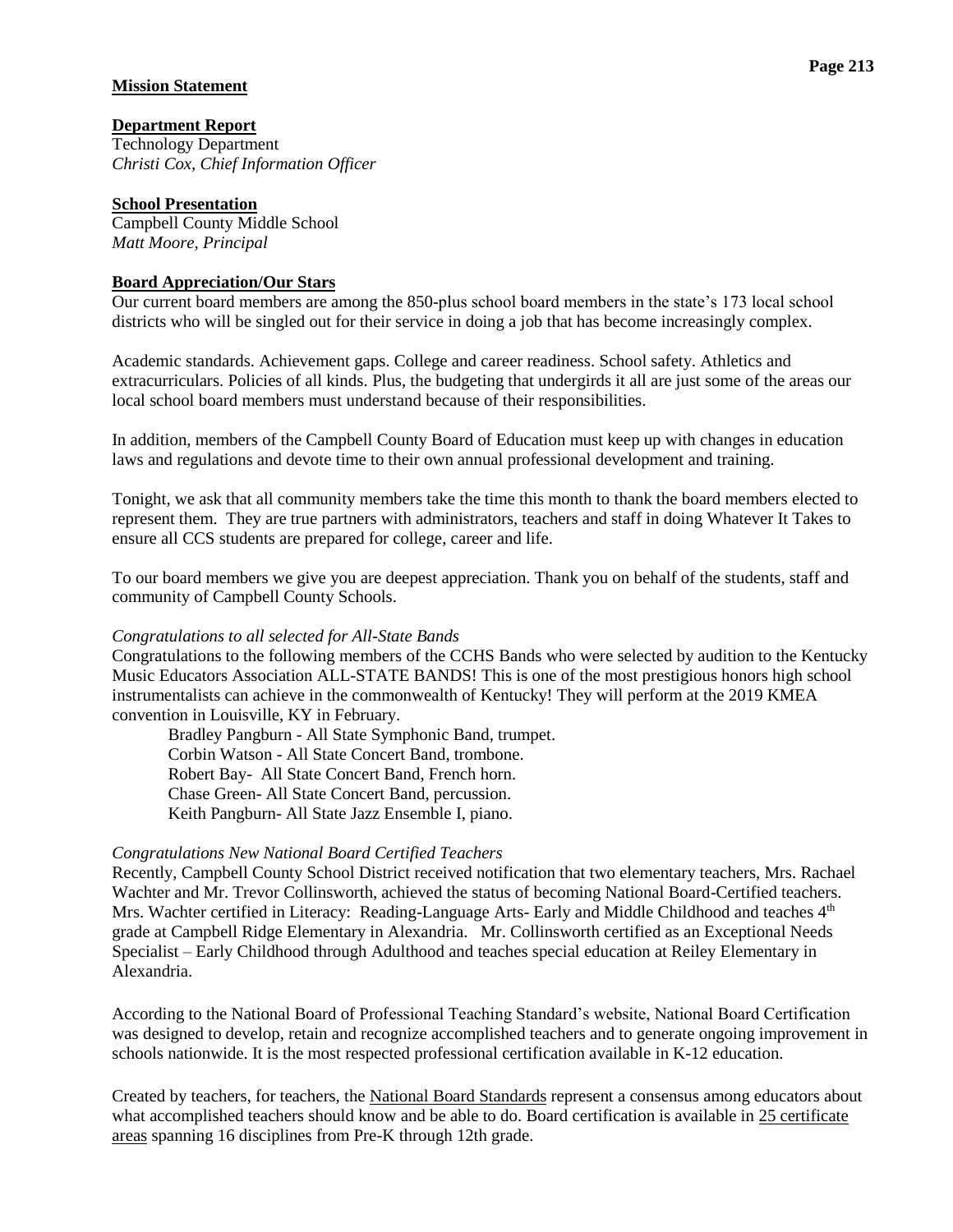## **Page 214**

The certification process requires that teachers demonstrate standards-based evidence of the positive effect they have on student learning in alignment with the Five Core [Propositions.](https://www.nbpts.org/vision-and-impact/standards-five-core-propositions/) They must exhibit a deep understanding of their students, content knowledge, use of data and assessments and teaching practice. They must also show that they participate in learning communities and provide evidence of ongoing reflection and continuous learning.

### **Recess**

As provided in the agenda (as approved), the Board briefly recessed.

### **II. COMMUNICATIONS Audience Comments**

### **Superintendent Comments**

## **Board Member Comments**

#### **Personnel Actions**

| <b>NAME</b>                                 | <b>POSITION</b>                    | <b>ACTION /</b><br><b>REASON</b> | <b>EFFECTIVE</b> | <b>LOCATION</b>      |
|---------------------------------------------|------------------------------------|----------------------------------|------------------|----------------------|
| Adams-Browning, Kacie                       | English Lang. Learner Specialist   | Resigned                         | 1/11/2019        | <b>District Wide</b> |
| Carmack, Kevin                              | <b>Bus Driver</b>                  | Hired                            | 12/9/2018        | Transportation       |
| Coppes, Layne Nicole                        | Paraeducator/ Lunchroom<br>Monitor | Resigned                         | 12/31/2018       | Crossroads           |
| Hehman, Jessica                             | Paraeducator                       | Hired                            | 1/22/2019        | Crossroads           |
| Lierl, Beth                                 | <b>Health Service Technician</b>   | Hired                            | 1/22/2019        | <b>Grant's Lick</b>  |
| Manis, Mark                                 | Teacher                            | Resigned                         | 1/10/2019        | <b>CCMS</b>          |
| Mayes, Bradley                              | Custodian                          | Hired                            | 12/17/2018       | <b>CCHS</b>          |
| Merritt, Zachary                            | Custodian                          | Resigned                         | 12/13/2018       | <b>CCMS</b>          |
| Mulberry, Tamra                             | Paraeducator - Special Ed          | Hired                            | 1/3/2019         | Campbell Ridge       |
| Perrin, Allison                             | Secretary                          | Hired                            | 1/2/2019         | <b>CCMS</b>          |
| Price, Whitney                              | <b>Health Service Technician</b>   | Resigned                         | 1/4/2019         | <b>Grant's Lick</b>  |
| Reed, Andrea                                | <b>FRC Coordinator</b>             | Hired                            | 1/7/2019         | <b>CCHS</b>          |
| Schwalbach, Steven                          | <b>Bus Monitor</b>                 | Resigned                         | 1/9/2019         | Transportation       |
| <b>Substitutes</b>                          |                                    |                                  |                  |                      |
| Allender, Mary Ellen                        | Substitute Food Service Asst       | Hired                            | 1/3/2019         | District Wide        |
| Berkley, Kennedy                            | Substitute Teacher                 |                                  | 1/8/2019         | <b>CCHS</b>          |
| Dickerson, Ann<br><b>Substitute Teacher</b> |                                    | Hired                            | 1/10/2019        | <b>District Wide</b> |
| Domroy, Julia<br>Substitute Teacher         |                                    | Hired                            | 1/10/2019        | District Wide        |
| Fischer, Christiana                         | <b>Substitute Teacher</b>          | Hired                            | 1/10/2019        | District Wide        |
| Hess, Ashley                                | Substitute Teacher                 | Hired                            | 12/17/2018       | District Wide        |
| Hoffman, Alyssa                             | <b>Substitute Teacher</b>          | Hired                            | 12/28/2018       | District Wide        |
| O'Hearn, Lisa                               | Sub Teacher & Sub Para             | Hired                            | 1/10/2019        | District Wide        |
| Price, Whitney                              | Substitute Health Service Tech     | Hired                            | 1/7/2019         | District Wide        |
| Rowe, Serenity                              | <b>Substitute Teacher</b>          | Hired                            | 12/17/2018       | District Wide        |
| Scott, Kayla                                | Substitute Teacher & Tutor         | Hired                            | 1/3/2019         | District Wide        |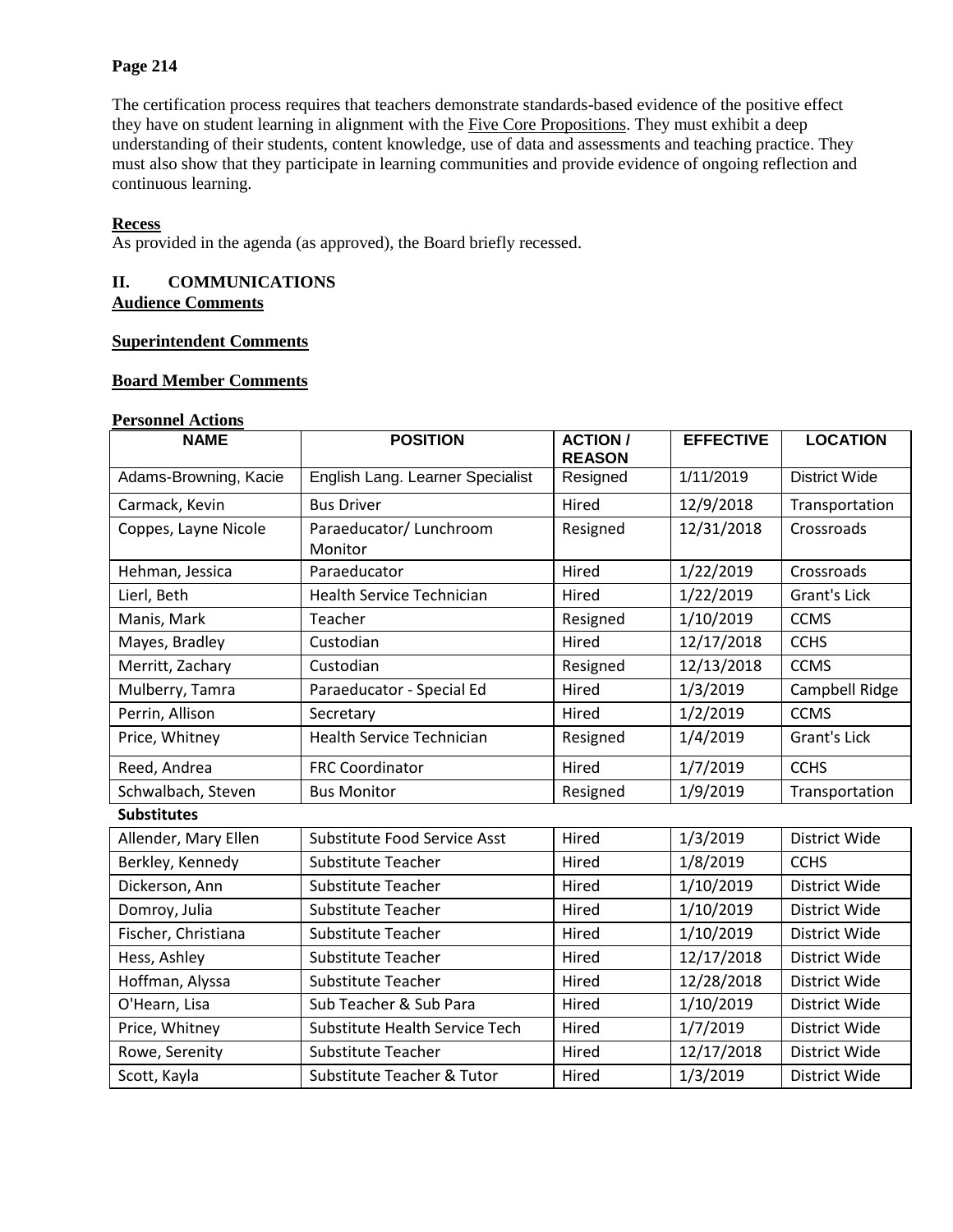# **Written Communications and Reports**

SBDM Minutes FRYSC Reports Homeless Services Report Pupil Personnel Report Public Relations Report School Related Field Trip Notifications Field Trip Report - Athletics Field Trip Report - Transportation Nutrition Report Card for 2017-18 School Year Statutory Oath for Board of Education Members Pursuant to K.R.S. 160.170

# **III. DISCUSSION**

## **Draft Budget 2019-20**

The Superintendent presented a draft budget for 2019-20 to the Board of Education.

## **IV. ACTION AGENDA**

### **Board of Education Meeting Schedule 2019**

19-004 Motion made by Fender, seconded by Dunn, that the 2019 Campbell County Board of Education regular meeting schedule be approved as presented per the recommendation of the superintendent.

VOTE: Winbigler-Yes; Mason-Yes; Dunn-Yes; Fender-Yes; Schultz-Yes. MOTION CARRIED.

### **SBDM Staffing and Budget Allocation Formula 2019-20**

19-005 Motion made by Mason, seconded by Schultz, that the SBDM Staffing and Budget Allocation Formula for 2019-20 be approved as submitted per the recommendation of the Superintendent.

VOTE: Winbigler-Yes; Mason-Yes; Dunn-Yes; Fender-Yes; Schultz-Yes. MOTION CARRIED.

### **Read to Achieve Grants and Math Achievement Grants**

19-006 Motion made by Dunn, seconded by Mason, that the re-application for the 19-20 and 20-21 school years for the Read to Achieve Grants and Math Achievement Grants be approved as submitted per the recommendation of the Superintendent.

VOTE: Winbigler-Yes; Mason-Yes; Dunn-Yes; Fender-Yes; Schultz-Yes. MOTION CARRIED.

### **Donation to CCHS/CCMS Band**

- 19-007 Motion made by Fender, seconded by Schultz, that the donation of \$5,000 by Joe and Laura Haas for the CMS and CCHS band programs be accepted per the recommendation of the Superintendent.
	- VOTE: Winbigler-Yes; Mason-Yes; Dunn-Yes; Fender-Yes; Schultz-Yes. MOTION CARRIED.

### **Donation to CCS Health Programs**

19-008 Motion made by Dunn, seconded by Mason, that the donation of \$30,000 from St. Elizabeth Healthcare for multiple health programs be accepted per the recommendation of the Superintendent.

VOTE: Winbigler-Yes; Mason-Yes; Dunn-Yes; Fender-Yes; Schultz-Yes. MOTION CARRIED.

## **Building Modification to Grant's Lick Elementary**

19-009 Motion made by Dunn, seconded by Schultz, that the building alteration to Grant's Lick Elementary to create additional office space be approved per the recommendation of the Superintendent.

VOTE: Winbigler-Yes; Mason-Yes; Dunn-Yes; Fender-Yes; Schultz-Yes. MOTION CARRIED.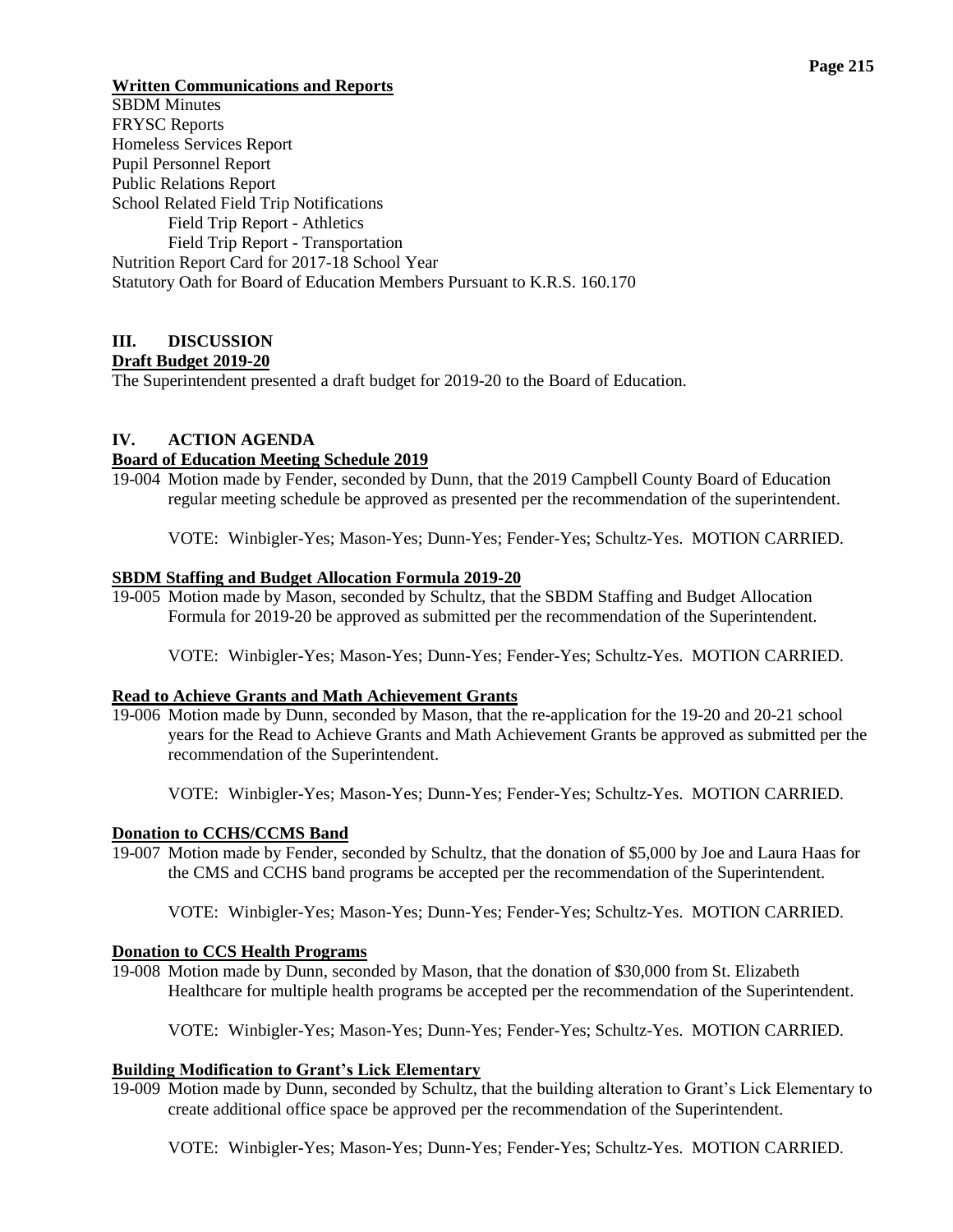#### **Page 216**

#### **BG#18-260 Roofing 2019 Alexandria Educational Center and Grant's Lick Elementary BG-4 and BG-5**

19-010 Motion made by Mason, seconded by Dunn, that the BG-4 and BG-5 for the AEC and Grant's Lick Elementary Roofing (BG#18-260) be approved as submitted per the recommendation of the Superintendent.

VOTE: Winbigler-Yes; Mason-Yes; Dunn-Yes; Fender-Yes; Schultz-Yes. MOTION CARRIED.

#### **Board Appointee for District Wellness Committee**

Ms. Susan Dunn was appointed by Chairperson Winbigler to serve as the board appointee for the District Wellness Committee.

### **V. CONSENT AGENDA**

19-011 Motion made by Fender, seconded by Schultz, that the consent agenda be approved as presented per the recommendation of the Superintendent.

#### **Minutes**

December 17, 2018 - Regular Meeting

#### **Bills - Addendum**

General Fund # 131692-131843 as listed in the Orders of the Treasurer

#### **Bills – Regular**

General Fund # 131844-131989 as listed in the Orders of the Treasurer

#### **Treasurer's Report**

|                           |                  |                    | Campbell County Board of Education |               |                  |
|---------------------------|------------------|--------------------|------------------------------------|---------------|------------------|
|                           |                  | Treasurer's Report |                                    |               |                  |
|                           |                  |                    | For Month Ended December 31, 2018  |               |                  |
|                           |                  |                    |                                    |               |                  |
|                           | <b>Beginning</b> |                    | <b>Expenditures</b>                |               | <b>Ending</b>    |
| <b>Fund</b>               | <b>Balance</b>   | <b>Revenues</b>    | <b>Salaries</b>                    | <b>Others</b> | <b>Balance</b>   |
|                           |                  |                    |                                    |               |                  |
| General                   | 5,580,022        | 20,690,296         | (3, 167, 556)                      | (1,064,393)   | 22,038,369       |
|                           |                  |                    |                                    |               |                  |
| <b>Sick Leave Retire.</b> | 168,257          |                    | 0                                  | 0             | 168,257          |
|                           |                  |                    |                                    |               |                  |
| <b>Committed Funds</b>    | 400,000          |                    | 0                                  | 0             | 400,000          |
|                           |                  |                    |                                    |               |                  |
| <b>Special Revenue</b>    | (271, 048)       | 110,623            | (372, 465)                         | (160, 130)    | (693, 019)       |
|                           |                  |                    |                                    |               |                  |
| <b>District Activity</b>  | 87,444           | 11,767             |                                    | (5,768)       | 93,444           |
|                           |                  |                    |                                    |               |                  |
| <b>Capital Outlay</b>     | 396,328          | 0                  | 0                                  | 0             | 396,328          |
|                           |                  |                    |                                    |               |                  |
| <b>Building</b>           | 156,418          | 0                  | 0                                  | 0             | 156,418          |
|                           |                  |                    |                                    |               |                  |
| Construction              | 180,667          | 0                  | 0                                  | 0             | 180,667          |
|                           |                  |                    | $\mathbf 0$                        | $\mathbf 0$   |                  |
| <b>Debt Service</b>       | (1, 331, 814)    | $\pmb{0}$          |                                    |               | (1, 331, 814)    |
| <b>Food Service</b>       | 98,334           | 212,545            | (85, 463)                          | (142, 200)    | 83,215           |
|                           |                  |                    |                                    |               |                  |
| Totals*                   | \$<br>5,464,608  | 21,025,230         | (3,625,484)                        | (1,372,491)   | \$<br>21,491,864 |
|                           |                  |                    |                                    |               |                  |

Cash and cash equivalents in all funds include approx. \$380,545 in investments and certificates of deposits yielding 0.615% and the remainder in interest-bearing checking accounts yielding 1.05%.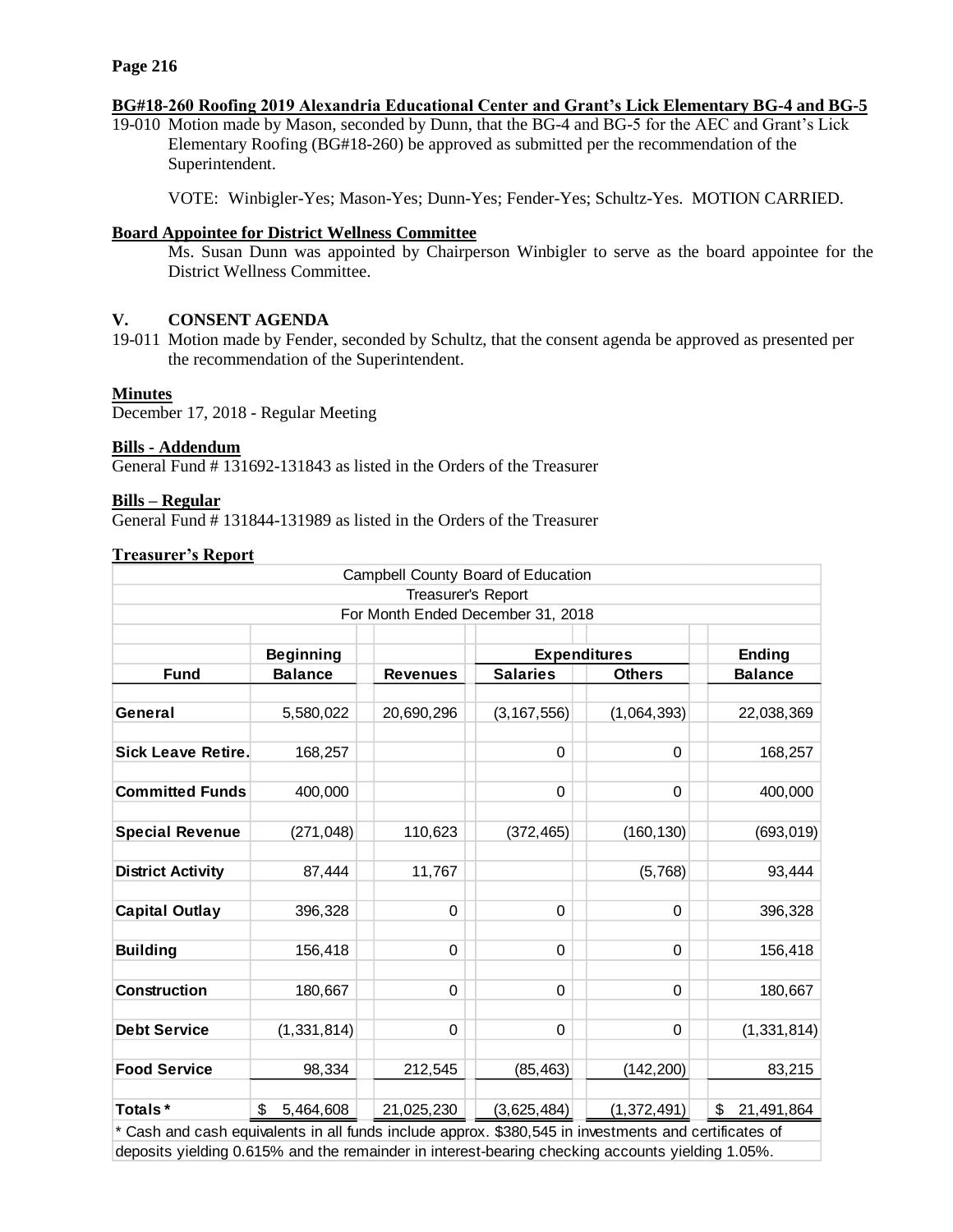## **Leave of Absence Requests**

Sharon Alexander, Director of Grounds and Maintenance at Central Office, Intermittent leave from January 14, 2019 through January 31, 2019 for FMLA.

Adam Bessler, Teacher at Reiley Elementary, from January 7, 2019 through January 25, 2019 for FMLA.

Julie Burkhardt, Teacher at Campbell Ridge Elementary, December 14, 17 and 18th, 2018 for Leave Without Pay.

Anita Krutzkamp, Food Service Assistant at Campbell County High School, Intermittent leave from November 18, 2018 through June 30, 2019 for FMLA.

Cynthia Lee, Health Services Technician at Campbell County High School, from November 28, 2018 through February 20, 2019 for FMLA.

Colleen Martinez, Teacher at Campbell County Middle School, Intermittent leave from December 17, 2018 through May 25, 2019 for FMLA.

Gary Maschinot, Bus Driver at Transportation, Intermittent leave from January 16, 2019 through March 16, 2019 for FMLA.

Rachel McIntosh, Teacher at Campbell County Middle School, from December 13, 2018 through December 21, 2018 for FMLA.

Kathy Miller, Paraeducator at Crossroads Elementary, from March 14, 2019 through June 11,2019 for FMLA.

Tracie Orth, Teacher at Campbell Ridge Elementary, from December 5, 2018 through December 14, 2018 for FMLA.

Brian Sauerbeck, Teacher at Campbell County High School, from December 11, 2018 through December 21, 2018 for FMLA.

Jaclyn Wessling, Custodian at Campbell Ridge Elementary, from January 22, 2019 through April 23, 2019 for FMLA.

## **Approval of Out-of-district Expenses for Board Members for 2019 per Policy 01.821**

Board policy 01.821 requires Board members to obtain Board approval prior to incurring out-of-district expenses. This approval is approving Board members to attend all KSBA, NSBA, Local, State, and Regional meetings for 2017 applicable to the position of Board Member. The Board also authorizes the Superintendent to attend these meetings as well.

### **2019-20 Kindergarten Tuition Rates**

|                         | prior year 2018-2019 rates) |
|-------------------------|-----------------------------|
| Rate (Month)            | 275                         |
| Rate (YR)               | \$2,750                     |
| Reduced (Pay 50%)       | \$1,320                     |
| Sibling (Pay 75%)       | \$2,150                     |
| Free (Pay 0%)           | no charge                   |
| Employee Child (Pay 0%) | no charge                   |

#### **Recommended 2019-2020 Rates (same as prior year 2018-2019 rates)**

VOTE: Winbigler-Yes; Mason-Yes; Dunn-Yes; Fender-Yes; Schultz-Yes. MOTION CARRIED.